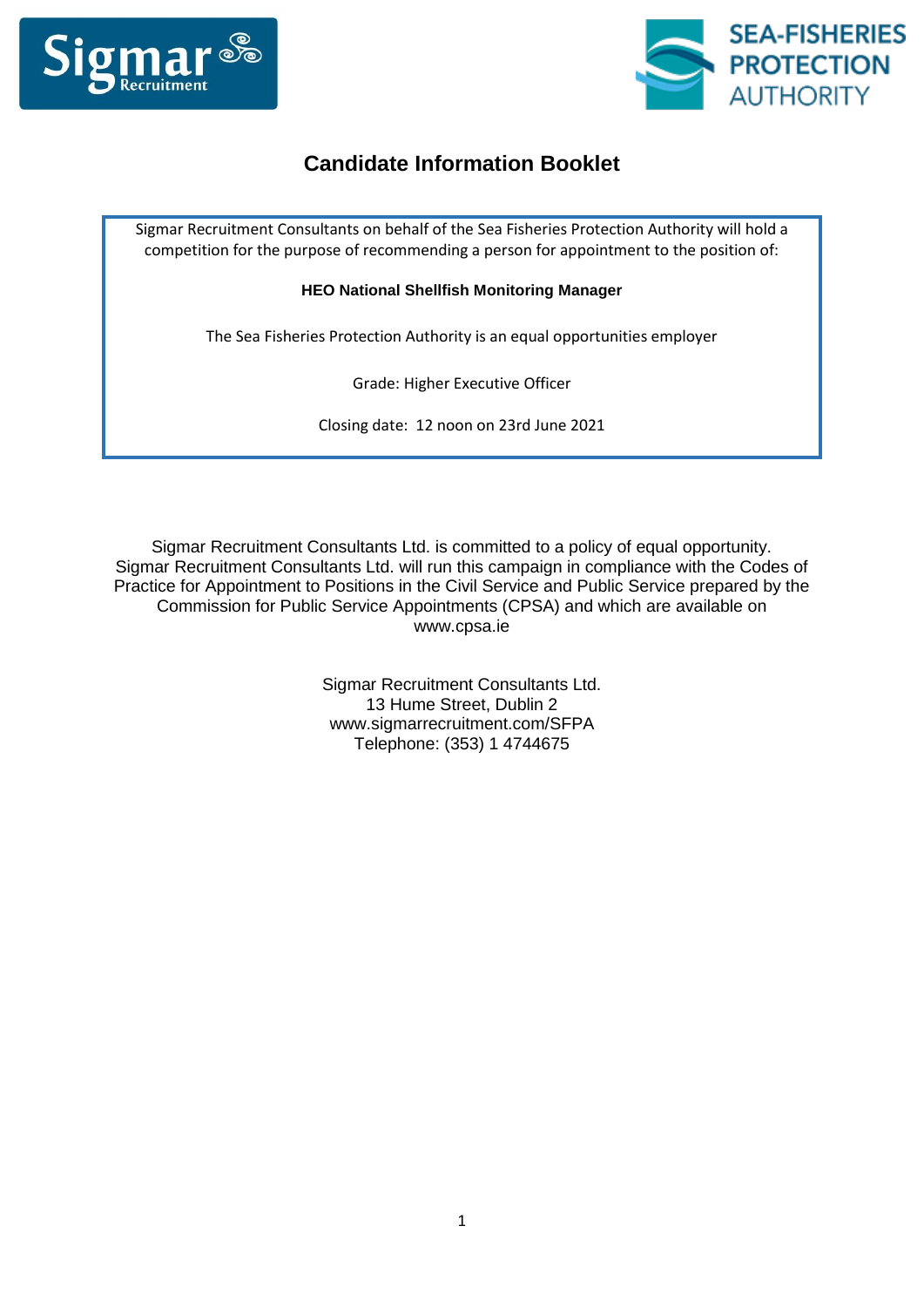



| <b>Closing date:</b> | 12 noon on 23rd June 2021                       |
|----------------------|-------------------------------------------------|
| <b>Location:</b>     | Clonakilty, Co. Cork                            |
| Level:               | Higher Executive Officer (Standard Scale)       |
| Salary:              | €49,845 (entry level)                           |
| <b>Employer:</b>     | Sea Fisheries Protection Authority              |
| Title:               | <b>HEO Trade Compliance Coordinator Exports</b> |

# **SFPA Background:**

In accordance with Statutory Instrument No 376 of 2006 the Sea-Fisheries Protection Authority was established on the 1st of January 2007 as was provided for by the Sea-Fisheries and Maritime Jurisdiction Act 2006 (No. 8 of 2006). The Authority is independent in the exercise of its functions. The SFPA carries out a wide range of functions related to Sea-Fisheries conservation and Seafood Safety law including seafood consignment export certification, food operator business approval and registration, product approval and supporting the good reputation of Ireland's seafood industry through the implementation of Seafood safety legislation. The SFPA also performs a key role in shellfish sampling to support the production of safe shellfish by the Irish shellfish industry. The SFPA has a central role in the enforcement and verification of compliance with Sea-Fisheries legislation.

# **Principal Functions of the SFPA:**

- To secure efficient and effective enforcement of sea-fisheries law and food safety law
- To promote compliance with and deter contraventions of sea-fisheries law and food safety law
- To detect contraventions of sea-fisheries law and food safety law
- To provide information to the sea-fisheries and seafood sectors on sea-fisheries law and food safety law and relevant matters within the remit of the Authority, through the Consultative Committee established under section 48 of the above Act or by any other means it considers appropriate
- To advise the Minister in relation to policy on effective implementation of seafisheries law and food safety law
- To provide assistance and information to the Minister in relation to the remit of the Authority
- To collect and report data in relation to sea-fisheries and food safety as required by the Minister and under Community law
- To represent or assist in the representation of the State at national, Community and international for a as requested by the Minister; and
- To engage in any other activities relating to the functions of the Authority as may be approved of by the Minister

### **National Shellfish Monitoring Manager – Job Description**

The Sea-Fisheries Protection Authority (SFPA) is responsible for the implementation and enforcement of national and EU legislation that relates to health conditions for the production and placing on the market of fish, shellfish and fisheries products through a service contract with the Food Safety Authority of Ireland. This is in addition to the implementation and enforcement of Fisheries related legislation.

The Shellfish Monitoring Manager is responsible for overseeing the SFPA operation nationally of shellfish safety and controls, which includes Irish Shellfish Monitoring Programme for classification, biotoxin and phytoplankton monitoring of shellfish production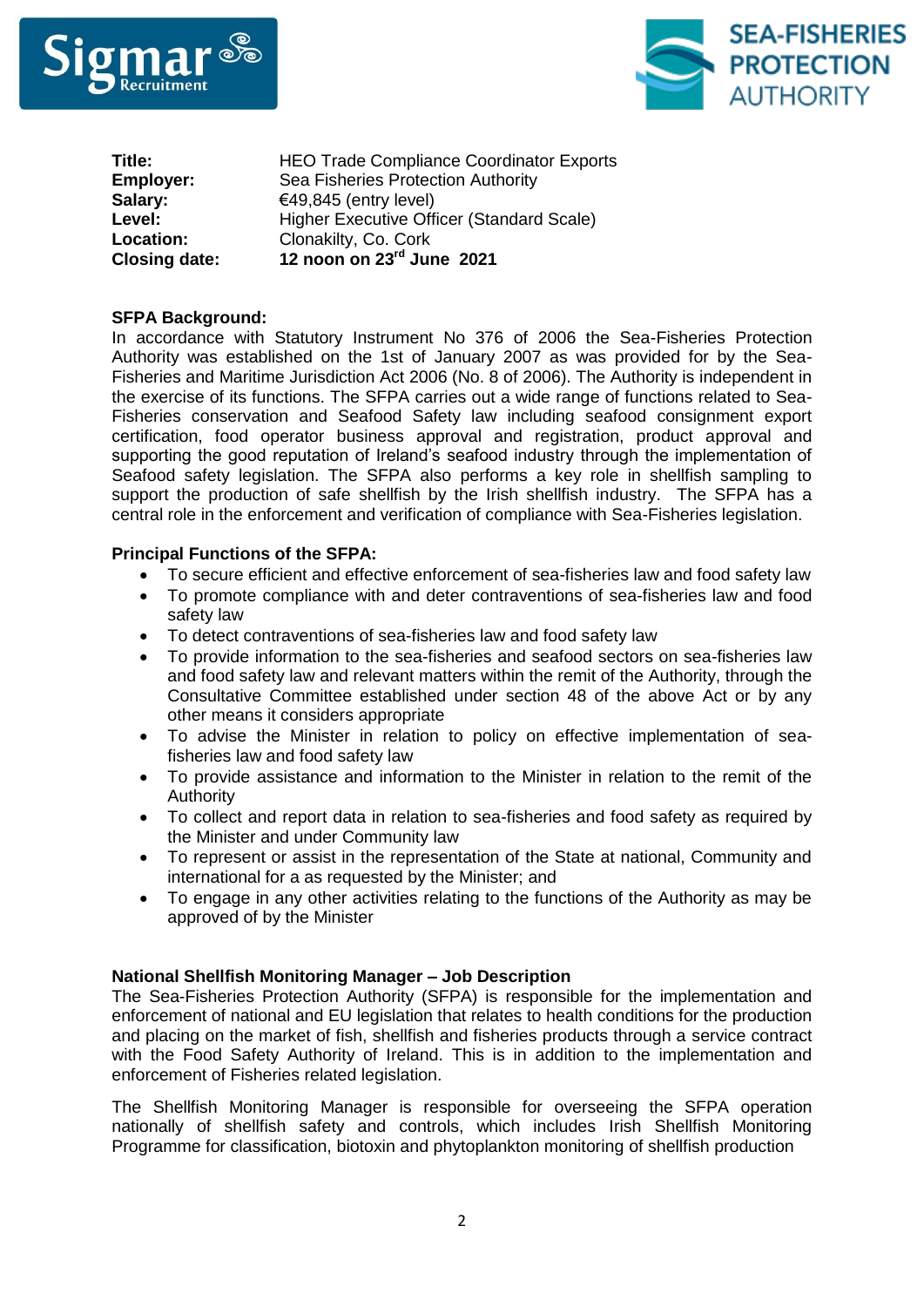



areas. The successful candidate will be required to liaise closely with colleagues, the shellfish industry and Irish official agencies.

# **Responsibilities of the Shellfish Monitoring Manager include:**

- Manage the National Biotoxin Monitoring Program and Classification of Live Bivalve Mollusc Production Areas Program.
- Manage and develop shellfish databases to produce reports, service data requests and optimise efficiencies
- Co-ordinate SFPA'*s* sampling for Ireland's classification monitoring programme
- Produce and Communicate shellfish related data and reports for staff and Industry.
- Liaise with diverse internal, national and international stakeholders on the Shellfish Monitoring and Sampling Programs.
- Organise and produce proposed classifications for Ireland's Annual Review of Classifications of Shellfish Production areas
- Oversee the development of monitoring programmes for new areas seeking classification.
- Draft and update Shellfish related Codes of Practice, guidance documents, standard operating procedures and monitoring programs.
- Respond and investigate where necessary to non-compliant results and irregularities in Shellfish monitoring
- Provide subject matter expertise and training to staff, projects and working groups
- Attend relevant meetings, outreach events and webinars with all relevant stakeholders as necessary.
- Assist and Respond to Food Safety incidents.

# **Essential Requirements:**

Candidates must meet the following essential requirements prior to the closing date for this expression of interest:

- Minimum of two year's experience working in the areas of Shellfish or aquaculture in an environment such as shellfish production, compliance, monitoring, management, technical or research.
- Candidates, on the closing date for this competition, must hold a minimum qualification of a National Diploma Level 7 in a relevant area.
- Demonstrate a high degree of decision making, proactive work planning and prioritisation.
- Have well-developed communication and interpersonal skills with the ability to interact at all levels within the organisation.
- Be self-motivated and prepared to be flexible when the occasion demands.
- Be numerate and IT literate including having experience with Microsoft Word, Excel and PowerPoint packages at a minimum.
- Be prepared to carry out some business travel to offsite meetings nationally and internationally and to SFPA port offices nationally.

### **Desirable Requirements:**

• Previous experience in a regulatory environment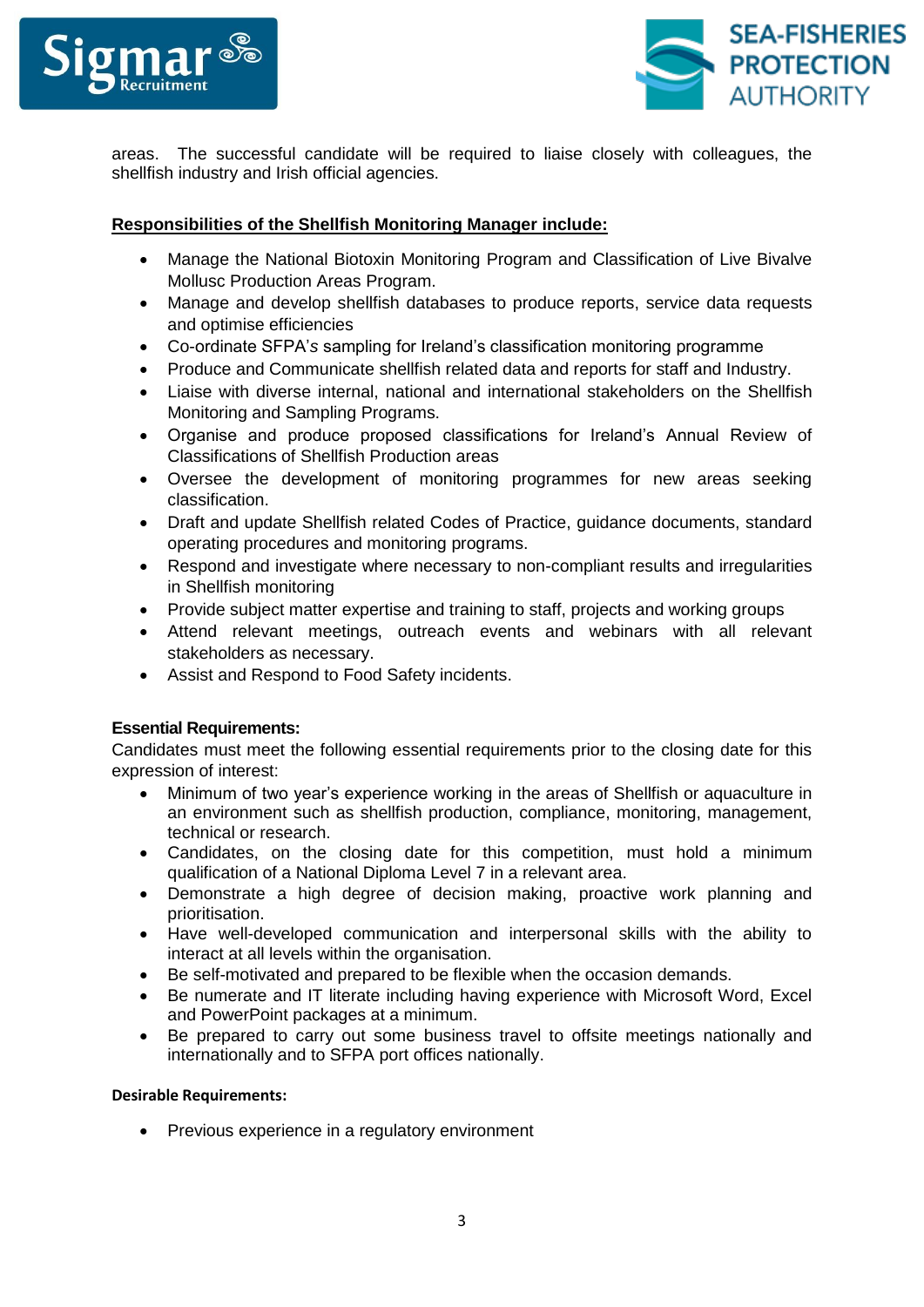



 Qualifications or experience in dealing with technical shellfish work and food law scenarios, although not essential, are highly desirable

The successful candidate will fulfil the following competencies of the HEO grade.

- Team Leadership
- Analysis & Decision Making
- Management & Delivery of Results
- Interpersonal & Communication Skills
- Specialist Knowledge, Expertise and Self Development
- Drive and Commitment to Public Service Values

# **Competencies**

Applicants must demonstrate, by reference to specific achievements in their career to date, that they possess the qualities, skills and knowledge required for the role of Higer Executive Officer as identified in the 'Requirements' above and the Higher Executive Officer Competencies below:

# **1. Team Leadership**

- Works with the team to facilitate high performance, developing clear and realistic objectives and addressing performance issues if they arise
- Provides clear information and advice as to what is required of the team
- Strives to develop and implement new ways of working effectively to meet objectives
- Leads the team by example, coaching and supporting individuals as required
- Places high importance on staff development, training and maximising skills and capacity of team.
- Is flexible and willing to adapt, positively contributing to the implementation of change

# **2. Analysis and Decision Making**

- Gathers and analyses information from relevant sources, whether financial, numerical or otherwise weighing up a range of critical factors
- Takes account of any broader issues, agendas, sensitivities and related implications when making decisions
- Uses previous knowledge and experience in order to guide decisions
- Uses judgement to make sound decisions with a well reasoned rationale and stands by these
- Puts forward solutions to address problems.

### **3. Management and Delivery of Results**

- Takes responsibility and is accountable for the delivery of agree objectives
- Successfully managers a range of different projects and work activities at the same time
- Structures and organises their own and others work effectively.
- Is logical and pragmatic in approach, delivering the best possible results with the resources available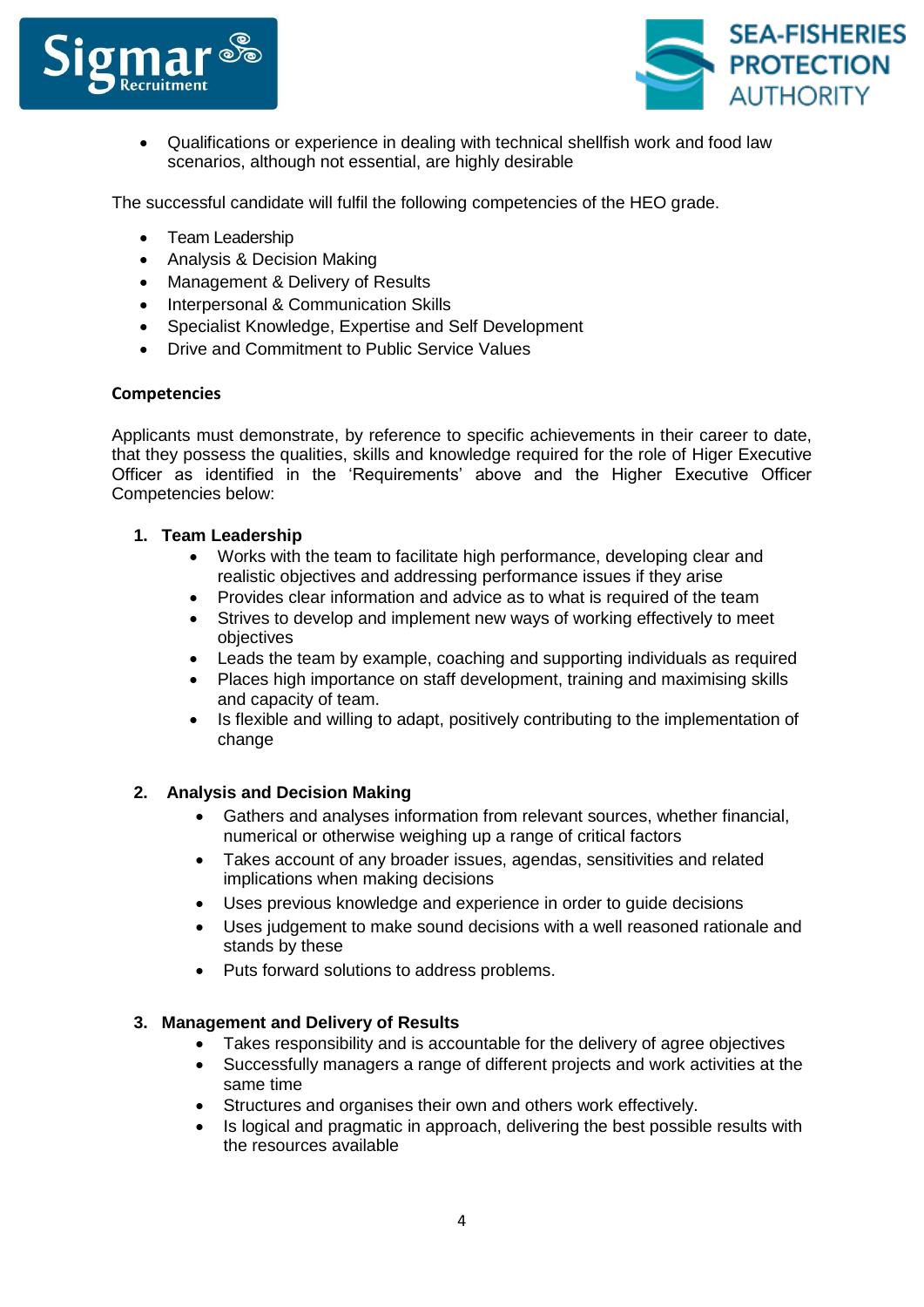



- Delegates work effectively, providing clear information and evidence as to what is required
- Proactively identifies areas for improvement and develops practical suggestions for their implementation
- Demonstrates enthusiasm for new developments/changing work practices and strives to implement these changes effectively
- Applies appropriate system/processes to enable quality checking of all activities and outputs
- Practices and promotes a strong focus on delivering high quality customer service, for internal and external customers

# **4. Interpersonal and Communication Skills**

- Builds and maintains contact with colleagues and other stakeholders to assist in performing role
- Act as an effective link between staff and senior management
- Encourages open and constructive discussions around work issues
- Projects conviction, gaining buy-in by outlining relevant information and selling the benefits
- Treats other with diplomacy, tact, courtesy and respect even in challenging circumstances
- Presents information clearly, concisely, and confidently when speaking and in writing
- Collaborates and supports colleagues to achieve organisational goals

# **5. Drive and Commitment to Public Service Values**

- Strives to perform at a high level, investing significant energy to achieve agreed objectives
- Demonstrates resilient in the face of challenging circumstances and high demands
- Is personally trustworthy and can be relied upon
- Ensure that customers are at the heart of all services provided
- Upholds high standards of honestly, ethics and integrity

# **6. Specialist Knowledge, Expertise and Self Development**

- Has a clear understanding of the roles, objectives and targets of self and team and how they fit into the work of the unit and Department/Organisation and effectively communicates this to others
- Has high levels of expertise and broad Public Sector knowledge relevant to his/her area of work
- Focuses on self development, striving to improve performance

*Note:* This job description should be regarded as an outline of the major areas of accountability at HEO Level at the present time and will be reviewed and assessed on an ongoing basis.

# **Principal Conditions of Service**

Principal conditions of service will be applied in line with all relevant governmental circulars/procedures and policies applicable at time of placement.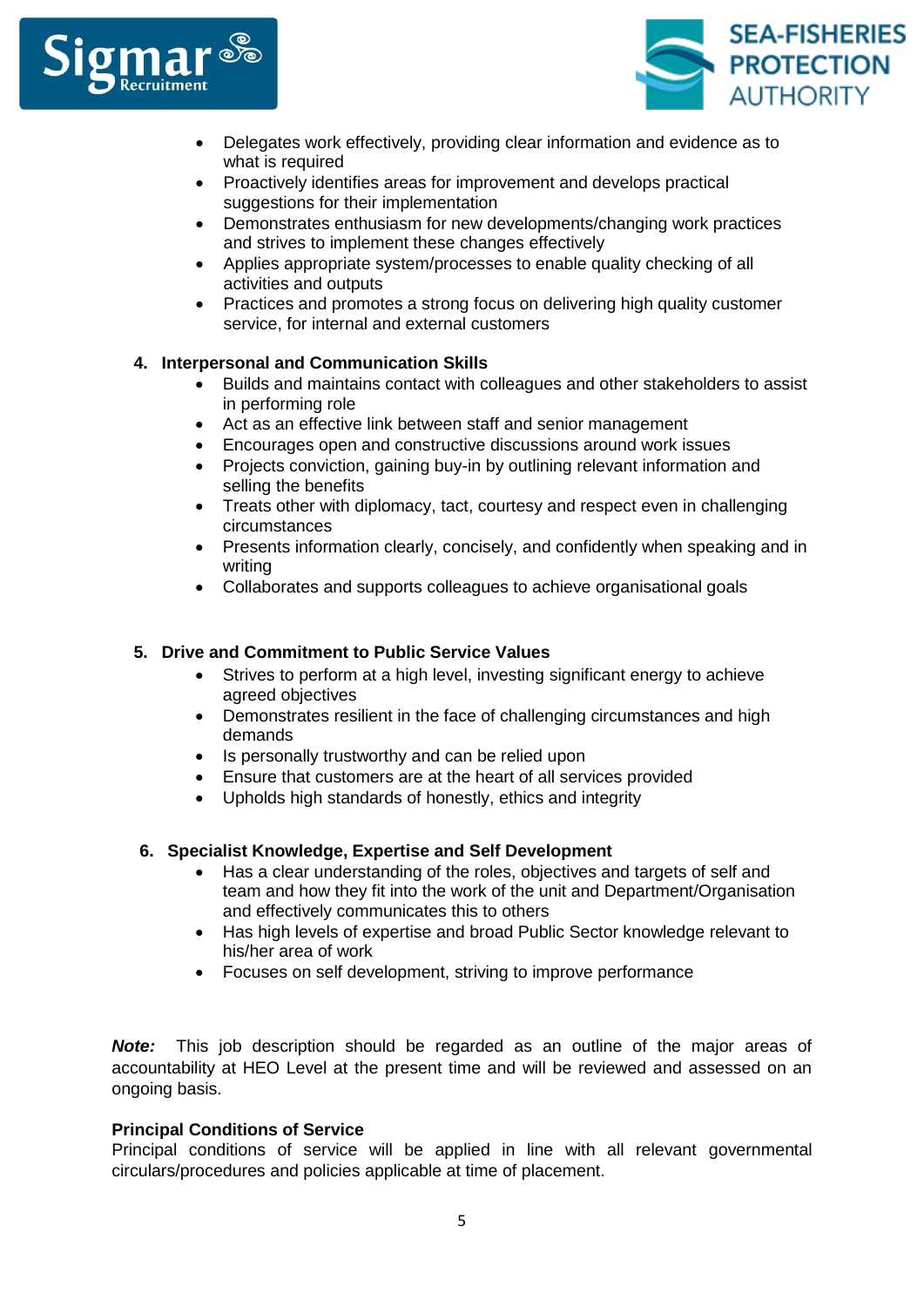



# **Outside Employment:**

The position is whole time and the officer may not engage in private practice or be connected with any outside business, which would interfere with the performance of official duties.

It is an absolute requirement that candidates declare any potential conflict of interest at the application stage of the recruitment process. Failure to declare such conflicts of interest which later come to light may result in the candidate being disqualified from the competition or, if the candidate is offered and takes up a role with the SFPA on the basis of misleading information may result in immediate dismissal from the SFPA.

# **Conditions of Service**

### **General:**

The appointment is to the HEO grade on a permanent contract and is subject to the Civil Service Regulations Acts 1956 to 2005, the Public Service Management (Recruitment and Appointments) Act 2004, the Sea-Fisheries and Maritime Jurisdiction Act 2006 (No. 8 of 2006) and any other Act for the time being in force relating to the Civil or Public Service.

# **Pay:**

# **HEO PPC SALARY scale**:-

€49,845, €51,303, €52,756, €54,210, €55,669, €57,123, €58,578, €60,679¹, €62,776²

Long service increments may be payable after 3 years (LSI-1) and 6 years (LSI-2) satisfactory service at the maximum of the scale. Increments are normally awarded annually subject to satisfactory performance and sick leave limits; however, payment of increments and or the rate of remuneration may be adjusted from time to time in line with Government pay policy.

The remuneration shall be deemed to accrue from day-to-day and be payable by equal twoweekly instalments on the agreed day of every two weeks in arrears by bank credit transfer.

Some out of hours call responsibility may be required in this role and a monthly allowance may be payable if availability to be on call is required.

### **Important Note:**

Candidates should note that entry will be at the minimum of the scale and the rate of remuneration may be adjusted from time to time in line with Government pay policy.

Candidates should note that different pay and conditions may apply if, immediately prior to appointment, the appointee is a serving civil or public servant.

### **Tenure**

In the event of appointment to a permanent or temporary position with the Authority the appointee must serve a probationary period, which will last for twelve months. If at any time during this period it appears that the appointee would not be suitable for final appointment the probation will be terminated.

### **Location**

The appointee for this role will be based in Clonakilty. Meetings may take place at locations around Ireland. When absent from home and headquarters on official business appropriate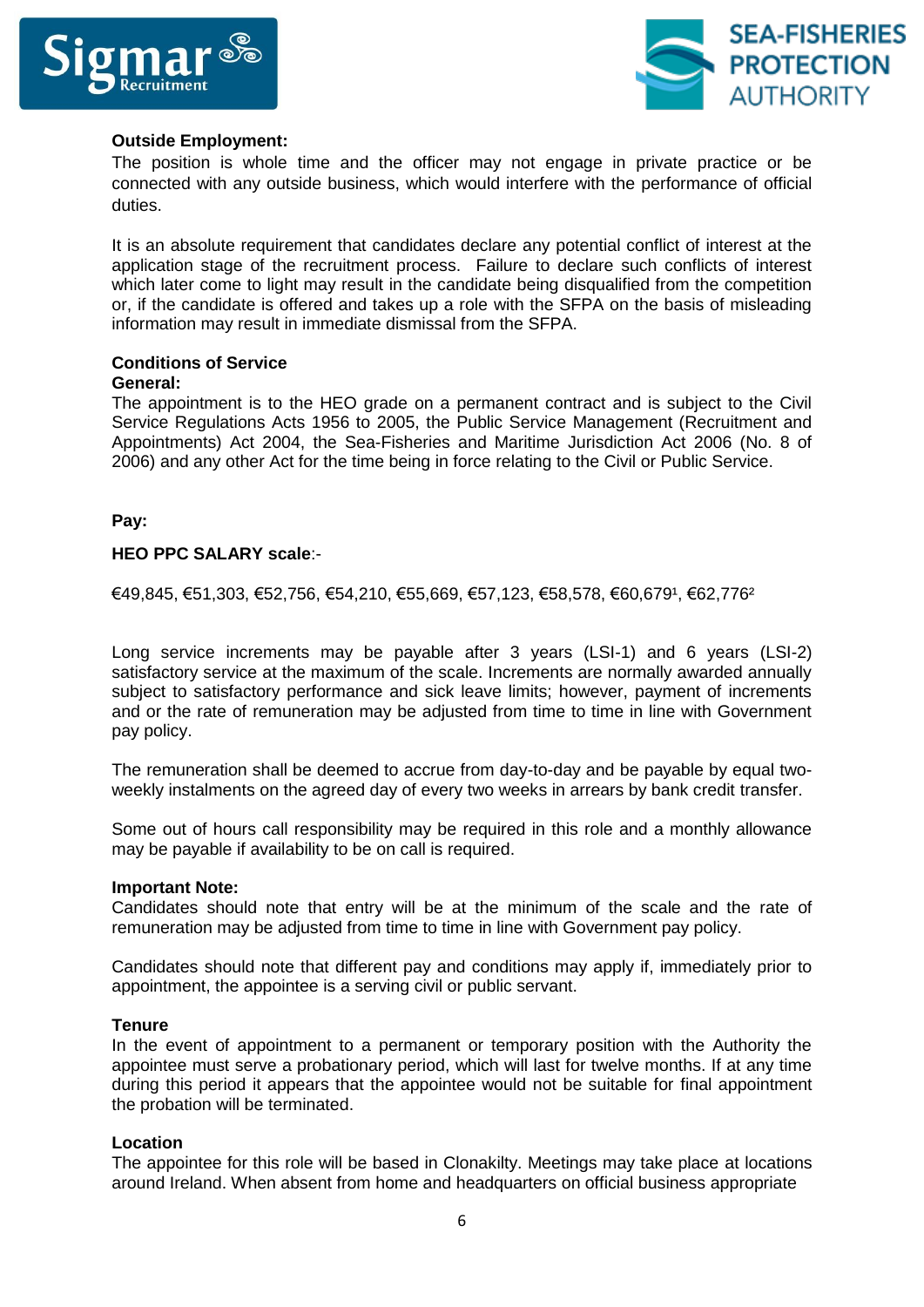



travelling expenses and subsistence allowances will be paid subject to the normal Civil Service regulations.

#### **Hours of attendance**

Hours of attendance will amount to not less than 43.25 hours gross (43 hrs and 15 mins) and 37 hrs net per week. The appointee will be required to work such additional hours from time to time as may be reasonable and necessary for the proper performance of his/her duties subject to the limits set down in the working time regulations.

#### **Rest Periods:**

The terms of the Organisation of Working Time Act, 1997 will apply to this appointment.

#### **Annual Leave**

In addition to the standard 9 public holidays and Good Friday, the annual leave for this position is 29 days per annum. This allowance is subject to the usual conditions regarding the granting of annual leave and is based on a five day week.

#### **Sick Leave**

Pay during properly certified sick absence, provided there is no evidence of permanent disability for service, will apply on a pro-rata basis, in accordance with the provisions of the sick leave circulars.

#### **PRSI:**

Officers who will be paying Class A rate of PRSI will be required to sign a mandate authorising the Department of Social Protection to pay any benefits due under the Social Welfare Acts directly to the SFPA. Payment during illness will be subject to the officer making the necessary claims for social insurance benefit to the Department of Social Protection within the required time limits.

### **Superannuation and Retirement**

The successful candidate will be offered the appropriate superannuation terms and conditions as prevailing in the SFPA at the time of being offered an appointment. In general, and except for candidates who have worked in a pensionable (non-single scheme terms) public service job in the 26 weeks prior to appointment (see paragraph d below), this means being offered appointment based on membership of the Single Public Service Pension Scheme ("Single Scheme").

#### **Key provisions attaching to membership of the Single Scheme are as follows:**

#### **Pensionable Age:**

The minimum age at which pension is payable is 66 (rising to 67 and 68) in line with State Pension age changes.

**a) Retirement Age:** will be determined in accordance with the relevant government Departmental circulars.

### **b) Pension Abatement**

• If the appointee was previously employed in the Civil Service and is in receipt of a pension from the Civil Service normal abatement rules will apply. However, if the appointee was previously employed in the Civil Service and awarded a pension under voluntary early retirement arrangements (other than the Incentivised Scheme of Early Retirement (ISER) or the Department of Health Circular 7/2010 VER/VRS which, as indicated above, renders a person ineligible for the competition) the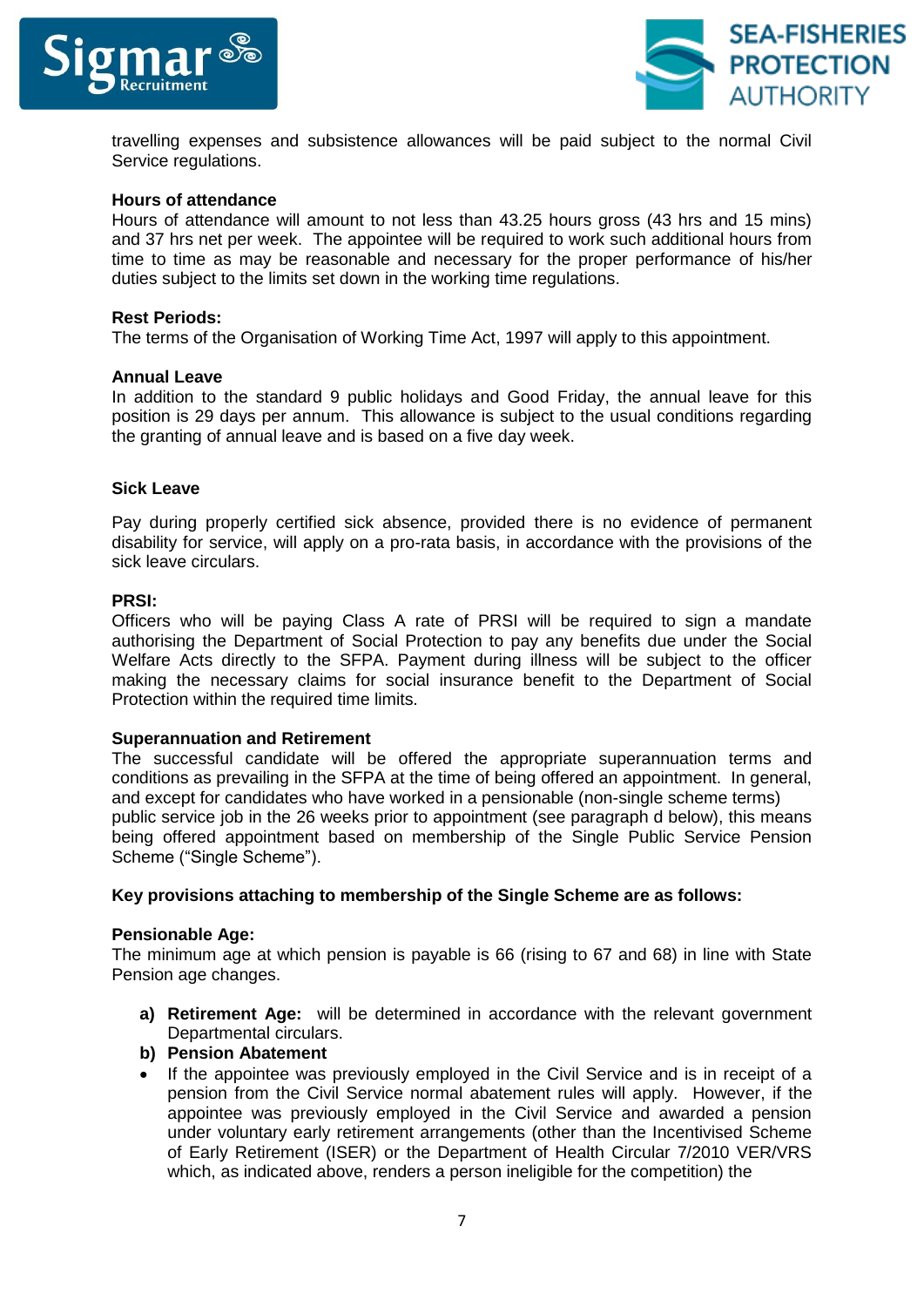



entitlement to that pension will cease with effect from the date of reappointment. Special arrangements will, however be made for the reckoning of previous service given by the appointee for the purpose of any future superannuation award for which the appointee may be eligible.

- If the appointee was previously employed in the Civil Service or in the Public Service please note that the Public Service Pensions (Single Scheme and Other Provisions) Act 2012 includes a provision which extends abatement of pension for all Civil and Public Servants who are re-employed where a Public Service pension is in payment. This provision to apply abatement across the wider public service came into effect on 1 November 2012.
- This may have pension implications for any person appointed to this position that is currently in receipt of a Civil or Public Service pension or has a preserved Civil or Public Service pension which will come into payment during his/her employment in this position.

# **Department of Education and Skills Early Retirement Scheme for Teachers Circular 102/2007**

 The Department of Education and Skills introduced an Early Retirement Scheme for Teachers. It is a condition of the Early Retirement Scheme that with the exception of the situations set out in paragraphs 10.2 and 10.3 of the relevant circular documentation, and with those exceptions only, if a teacher accepts early retirement under Strands 1, 2 or 3 of this scheme and is subsequently employed in any capacity in any area of the public sector, payment of pension to that person under the scheme will immediately cease. Pension payments will, however, be resumed on the ceasing of such employment or on the person's 60th birthday, whichever is the later, but on resumption, the pension will be based on the person's actual reckonable service as a teacher (i.e. the added years previously granted will not be taken into account in the calculation of the pension payment).

### **Ill-Health Retirement**

Please note that where an individual has retired from a Civil/Public Service body on the grounds of ill-health his/her pension from that employment may be subject to review in accordance with the rules of ill-health retirement within the pension scheme of that employment.

### **c) Prior Public Servants**

While the default pension terms, as set out in the preceding paragraphs, consist of Single Scheme membership, this may not apply to certain appointees. Full details of the conditions governing whether or not a public servant is a Single Scheme member are given in the Public Service Pensions (Single Scheme and other Provisions) Act 2012.

However the key exception case (in the context of this competition and generally) is that a successful candidate who has worked in a pensionable (non-single scheme terms) capacity in the public service within 26 weeks of taking up appointment, would in general not become a member of the Single Scheme. In this case such a candidate would instead be offered membership of the pension scheme for non-established civil servants ("Non-Established State Employee Scheme"). This would mean that the abatement provisions at (c) above would apply, and in addition there are implications in respect of pension accrual as outlined below:

# **d) Pension Accrual**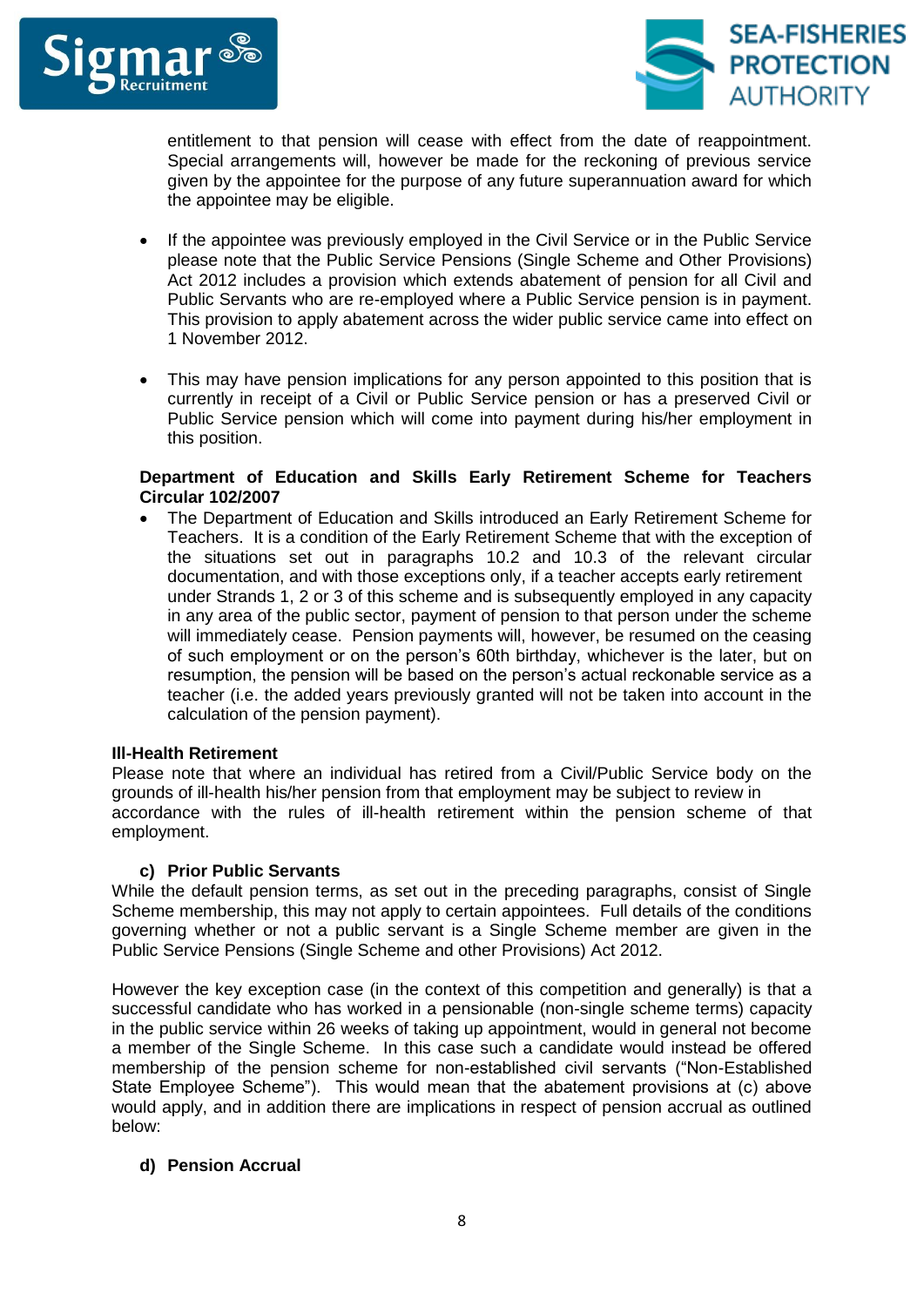



A 40-year limit on total service that can be counted towards pension

where a person has been a member of more than one existing public service pension scheme would apply. This 40-year limit, which is provided for in the Public Service Pensions (Single Scheme and other Provisions) Act 2012 came into effect on 28 July 2012. This may have implications for any appointee who has acquired pension rights in a previous public service employment.

# **e) Pension-Related Deduction**

This appointment is subject to the pension-related deduction in accordance with the Financial Emergency Measure in the Public Interest Act 2009.

The above represents the principal conditions of service and is not intended to be the comprehensive list of all terms and conditions of employment which will be set out in the employment contract to be agreed with the successful candidates.

### **The Selection Process**

### **How to Apply:**

All candidates should visit [www.sfpajobs.com](http://www.sfpajobs.com/) where there is a full list of available positions in the SFPA with the corresponding downloadable information booklet for each position. There will also be a link to the online application portal to where all applications must be submitted.

To apply, candidates must complete an on line Application Form. We suggest that candidates prepare all their responses for the competencies in advance of completing and submitting the application form.

Only fully completed Application Forms submitted online will be accepted into the campaign. Applications will not be accepted after the closing date.

### **Closing Date:**

Your application must be submitted on the online application portal by 12 noon on 23rd June 2021. Applications will not be accepted after this time.

If you do not receive an acknowledgement of receipt of your application within 24 hours of applying, please contact [SFPA@sigmar.ie](mailto:SFPA@sigmar.ie)

Campaign updates will be issued to your registered email address as entered on the online application portal.

The onus is on each applicant to ensure that they are in receipt of all communication from Sigmar Recruitment Consultants Ltd. You are advised to check your emails on a regular basis throughout the duration of the competition; in addition, being sure to check junk/spam folders should any emails be mistakenly filtered.

Sigmar Recruitment accepts no responsibility for communication not accessed or received by an applicant.

Candidates should make themselves available on the date(s) specified by Sigmar Recruitment Consultants Ltd. and should make sure that the contact details specified on their application form are correct.

### **Selection Process:**

The Selection Process may include the following: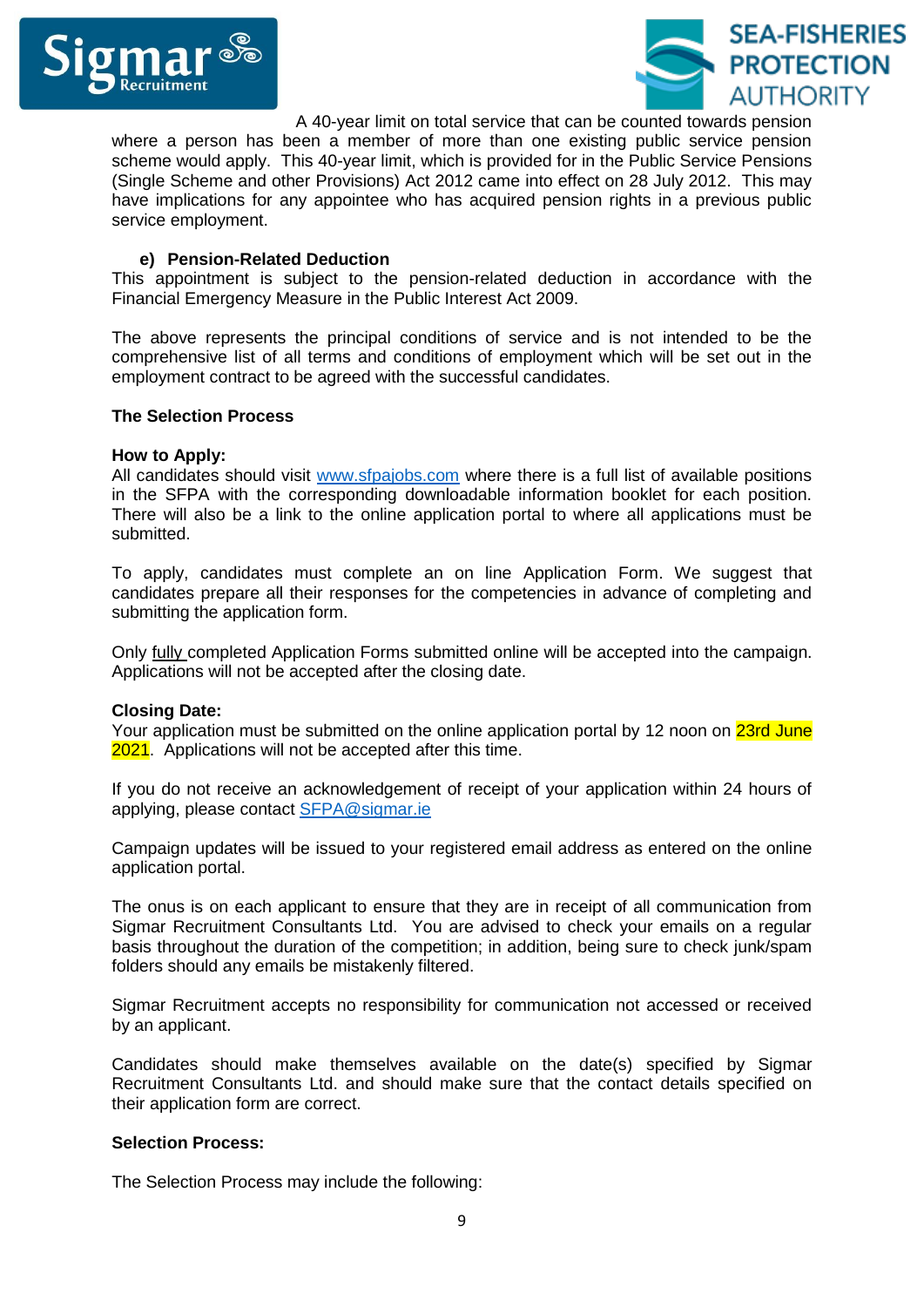



- Submission of Application Form
- Aptitude Testing
- Shortlisting of candidates based on the information contained in their Application Form
- Initial/preliminary interview
- Presentation or other exercises
- A final competitive interview
- Any other tests or exercises that may be deemed appropriate

# **Shortlisting:**

Normally the number of applications received for a position exceeds that required to fill existing and future vacancies to the position. While you may meet the eligibility requirements of the competition, if the numbers applying for the position are such that it would not be practical to interview everyone, Sigmar Recruitment Consultants Ltd. may decide that a smaller number of applicants will only be called to interview.

In this respect, Sigmar Recruitment Consultants Ltd. provide for the employment of a short listing process to select a group for interview who, based on an examination of the application forms, appear to be the most suitable for the position. An expert board will examine the application forms against a pre-determined criteria based on the requirements of the position. This is not to suggest that other candidates are necessarily unsuitable or incapable of undertaking the job, rather that there are some candidates, who based on their application, appear to be better qualified and/or have more relevant experience. It is therefore in your own interest to provide a detailed and accurate account of your qualifications/experience on the application form.

# **Order of Merit:**

After offering the successful candidate the position the Sea Fisheries Protection Authority may form an order of merit which would be valid for 2 years from the date of the first appointment made. If this role becomes available again in that time frame, they may choose to revisit this panel and offer the next candidate on the order of merit but are not obliged to do so. Only candidates that pass the competency interview may be included in the order of merit.

# **Confidentiality:**

Subject to the provisions of the Freedom of Information Act 2014 applications will be treated in strictest confidence.

### **Other Important Information**

Sigmar Recruitment Consultants Ltd. will not be responsible for refunding any expenses incurred by candidates.

The admission of a person to a competition, or invitation to attend interview, or a successful result notification, is not to be taken as implying that Sigmar Recruitment Consultants Ltd. is satisfied that such a person fulfils the requirements or is not disqualified by law from holding the position and does not carry a guarantee that your application will receive further consideration. It is important, therefore, for you to note that the onus is on you to ensure that you meet the eligibility requirements for the competition before attending for interview. If you do not meet these essential entry requirements but nevertheless attend for interview you will be putting yourself to unnecessary expense.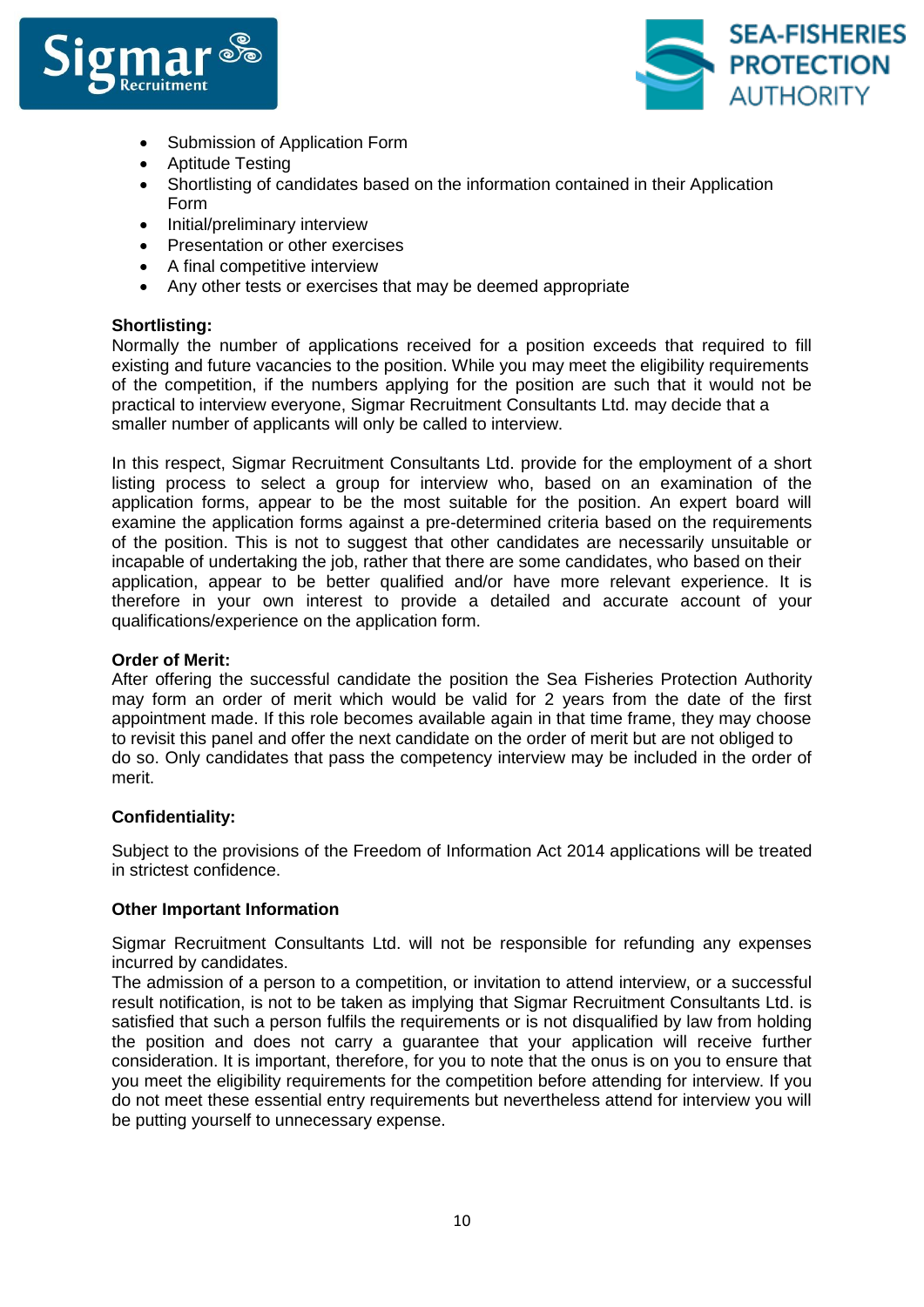



Prior to recommending any candidate for appointment to this position Sigmar Recruitment Consultants Ltd. will make all such enquiries that are deemed necessary to determine the suitability of that candidate. Until all stages of the recruitment process have been fully completed a final determination cannot be made nor can it be deemed or inferred that such a determination has been made.

Should the person recommended for appointment decline, or having accepted it, relinquish it or if an additional vacancy arises the Board may, at its discretion, select and recommend another person for appointment on the results of this selection process

# **Candidates' Rights - Review Procedures in relation to the Selection Process**

Sigmar Recruitment Consultants Ltd. will consider requests for review in accordance with the provisions of the codes of practice published by the CPSA. The Codes of Practice are available on the website of the Commission for Public Service Appointments [http://www.cpsa.ie/.](http://www.cpsa.ie/)

Should a candidate be unhappy with an action or decision in relation to their application (where the selection is managed by Sigmar Recruitment) they can seek feedback from Sigmar Recruitment. An initial review will be carried out internally by the candidate's recruitment contact as to why their application was deemed unsuccessful. The outcome of this review will be sent to the candidate in written format.

- To request an initial review, a candidate must write to Sigmar within 5 working days of receiving notification of the decision on their application. Sigmar will carry out the initial review without delay. If the candidate is dissatisfied with the outcome, they may resort to the formal procedures within 2 working days of receiving notifications of the outcome of the initial review.
- Should the candidate not be satisfied with the outcome of the initial review, it will be referred to the Account Director who acts as the decision arbitrator.
- The decision arbitrator will be a person unconnected with the selection process and he/she will adjudicate on requests for review. The decision of the decision arbitrator in relation to such matters is final.

# **Candidates' Obligations**

Candidates should note that canvassing will disqualify and will result in their exclusion from the process.

### **Candidates must not:**

- Knowingly or recklessly provide false information
- Canvass any person with or without inducements
- Interfere with or compromise the process in any way
- A third party must not personate a candidate at any stage of the process.
- Any person who contravenes the above provisions or who assists another person in contravening the above provisions is guilty of an offence. A person who is found guilty of an offence is liable to a fine/or imprisonment.

In addition, where a person found guilty of an offence was or is a candidate at a recruitment process, then:

- Where he/she has not been appointed to a post, he/she will be disqualified as a candidate; and
- Where he/she has been appointed subsequently to the recruitment process in question, he/she shall forfeit that appointment.